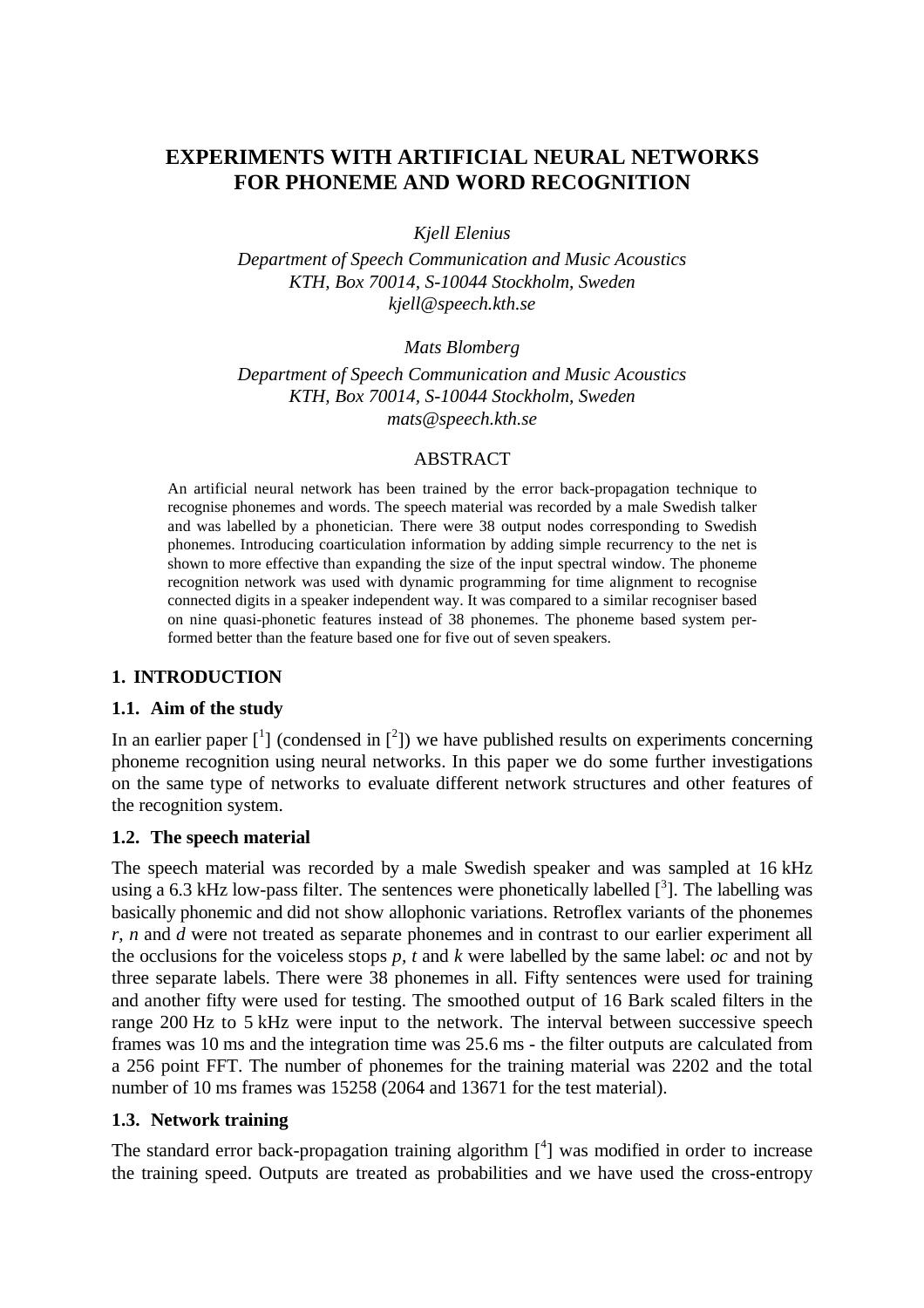cost function. This leads to a simple error derivative with respect to the total input received by an output node - it is equal to the difference between the target and output activations  $\left[ \begin{matrix} 5 & 6 \end{matrix} \right]$ . For our material this typically yields a faster convergence by a factor of about 5 compared to the more standard quadratic error function [4]. We have used a per pattern updating of weights. This will make the gradient descent path move around in a random fashion, which may help it from getting stuck in local minima, something that otherwise may happen for this material using a per epoch training  $\begin{bmatrix} 7 \end{bmatrix}$ .

We also have used a technique where we do not update weights for patterns with output errors below a (modifiable) threshold. This will speed up training time and at the same time it will focus the training on patterns having larger output errors. The nets have been trained until the total output error has reached an asymptotic value. Our experience is that the performance of the trained networks is within one percent of the mean performance over repeated trainings for the same net, using different initial weights. This indicates that the size of the training set is satisfactory large.

#### **2. PHONEME RECOGNITION EXPERIMENTS**

The phoneme recognition performance has been evaluated on the frame level. Each frame has been assigned to the phoneme that has the highest output activation. If this phoneme corresponds to the manually set label of the frame it is evaluated as being correct. If many phonemes have the same maximum activation and one of them corresponds to the manual label, this has also been measured as a correct frame. For the three-digit strings we have counted the number of correct words compared to the total number of words.

#### **2.1. Quasi-phonetic features**

In our earlier study [1] using the same speech material we used an input window of 70 ms over seven quasi-phonetic features to recognise phonemes  $\binom{8}{3}$ . The performance was 54.2% correctly recognised phonemes on the frame level. Converting that result, where occlusions were labelled separately, to the current 38 phonemes by removing all substitutions between them, increases this performance to 56.3%. To test the effect of the use of features we made some studies with similar network structures but without using explicit features. In our earlier study we first trained a feature net to extract 7 phonetic features for each 16 channel speech frame. The outputs of seven consecutive feature frames centred around the phoneme frame to be recognised were then used as input to the phoneme recognition net. In this study the 16 input spectral nodes for each 10 ms speech frame were connected to 7 ordinary, arbitrary, hidden nodes instead. A window of 10 to 70 ms over these nodes were connected to another hidden layer of 20 nodes that in turn were connected to the output phoneme nodes to make the network structure similar to the earlier net.

The results in Figure 1 imply that introducing features seem to have a restricting rather than supporting effect upon the network. It seems better to let the network decide how the spectral input should be utilised than introducing the phonetically based feature set, at least for the feature set we used. The figure indicates that increasing the input window from 30 to 70 ms has a minor effect. This may arise from the fact that enlarging the window will also increase the number of connections to the upper hidden layer and that 20 hidden nodes are too few to handle all this information. However, this was used for compatibility with the earlier experiment. It should be noted that the feature nodes of the earlier net all had the same weights to the input nodes, whereas each of the seven ordinary nodes were allowed to have arbitrary weights to the input. (The earlier 70 ms network was somewhat more complex, but retraining an identical net structure, without features, also gave a 59.6% recognition score.) One should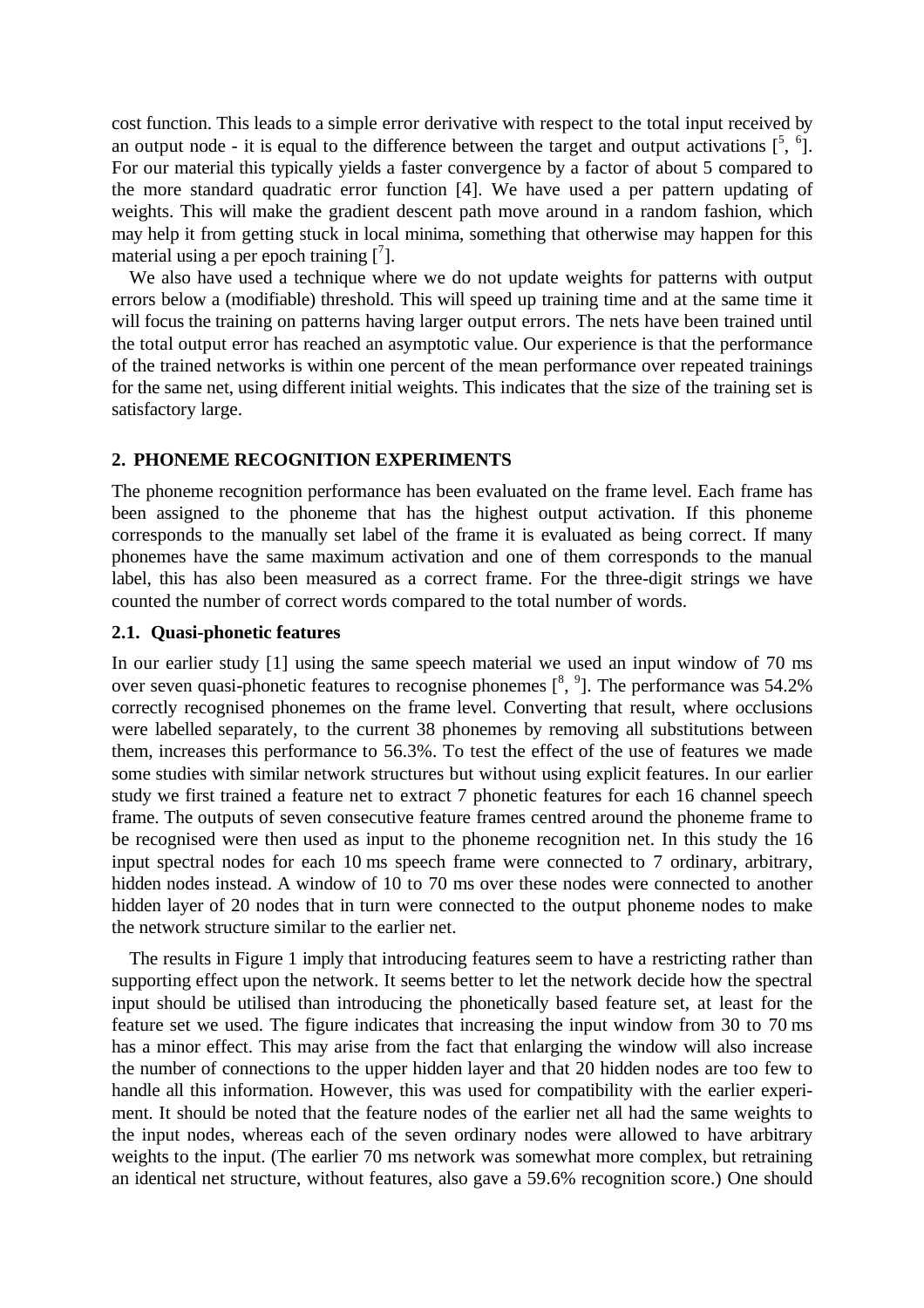remember the current result is for one speaker only and one objective for using features in the earlier study was to improve performance for different speakers, something we will deal with in section III.



*Fig. 1. Comparing quasi-phonetic and arbitrary features for phoneme recognition.*

### **2.2. Recognition without feature nodes**

Since the use of features did not enhance phoneme recognition performance we tested a simple net structure where we removed the first hidden layer. The input spectral amplitudes were fed to a hidden layer of 32 nodes for windows 10 and 30 ms and 64 hidden nodes for a 50 ms window. Results in Figure 2 show an improvement compared to the feature nets.

The use of an input window is one way of dealing with coarticulation and context  $[10, 11, 12]$ . Adding recurrency is another, compare Jordan  $\lceil 13 \rceil$ , Watrous  $\lceil 14 \rceil$  and Robinson and Fallside  $[1<sup>5</sup>, 1<sup>6</sup>]$ . We have tried adding simple recurrency to the network using the technique of context nodes, compare Elman  $\left[1^{17}\right]$  and Servan-Schreiber, Cleeremans & McClelland  $\left[1^{18}\right]$ . Recurrency allows the net to build up a "memory" of discrimination relevant features, admitting for different integration times for different features.

We trained a 10 ms net that had 16 input nodes, 32 hidden nodes and 38 output nodes. The 10 ms delayed value of the hidden nodes were connected to themselves and the 10 ms delayed values of the output nodes were also connected to themselves. Introducing recurrency gives a substantial increase in performance as seen in Figure 2. The 10 ms net with context performs about the same as a net with 70 ms input window that has much more weights. Combining a 50 ms input window with context nodes still raises performance, but overall it seems that recurrency is a stronger factor than input window size.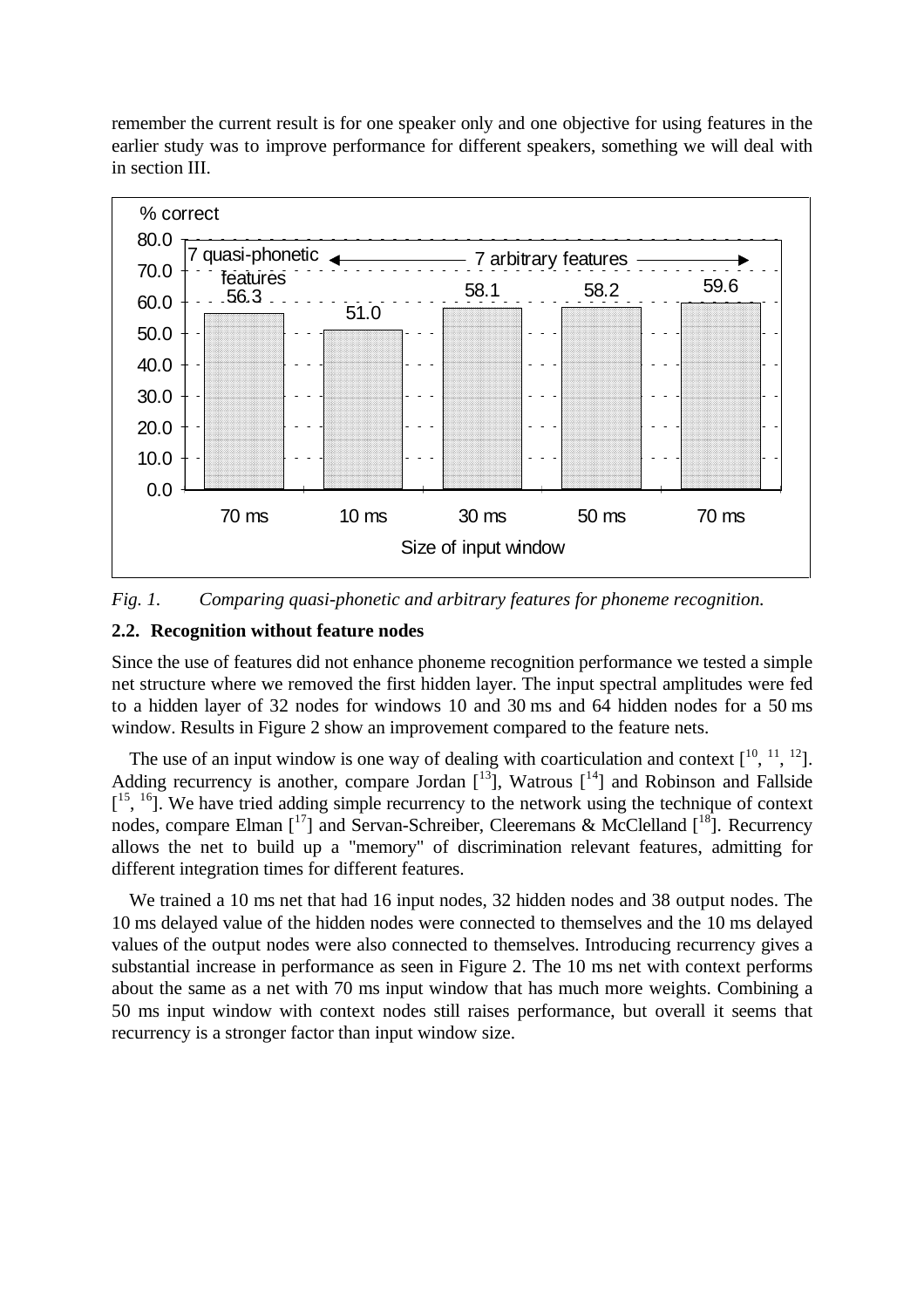

*Fig. 2. Phoneme recognition performance per 10 ms frame for some nets trained with only one single hidden layer.*

# **2.3. Sensitivity to misaligning spectral and label frame**

The consequences of misaligning the input spectral frame relative to the position of the corresponding label has been examined. The position of the phoneme borders are marked in the time domain and considering the 16 kHz sampling rate they have a theoretical resolution of 1/16th ms, though phoneme borders are of course not really that exact. The spectral frames have a 10 ms resolution and there is a 2.5 ms offset introduced by the way the 25 ms FFT-window is aligned with respect to the frame borders.



*Fig. 3. Performance degradation when misaligning a spectral frame with the corresponding label position. Results for training set and test set and input windows 10 and 50 ms.*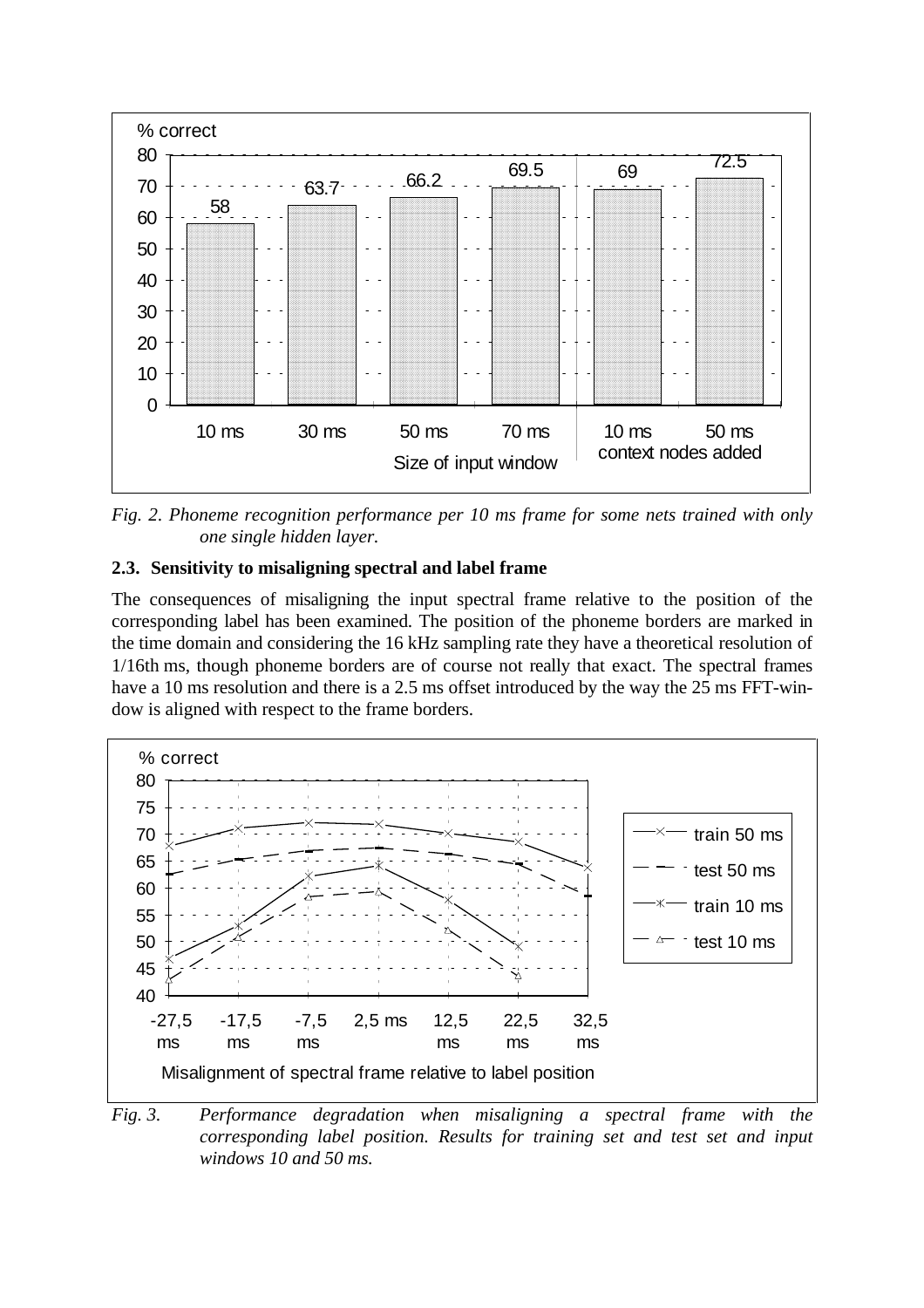The results for the 50 ms input window in Figure 3 show that misaligning the spectral and target frames gives a decrease in performance that is close to symmetric around the correct position. It indicates that the spectral information is symmetrically distributed around the frame to be labelled. The result is not unexpected but still it is an evidence of this fact and implies that the spectral information regarding a phoneme is evenly distributed in the input window, at least as a mean over all phonemes. The optimal target label for an input window should thus be chosen from its midpoint. The 10 ms results show the sensitivity in performance to the number of phoneme borders. A perfect recogniser would give one erroneous frame per phoneme border in this case, which would correspond to 15% frame recognition errors for our test material.

#### **2.4. Number of training frames and phoneme recognition**

A typical relation between the percent of frames for each phoneme in the speech material and the recognition rate for that phoneme is shown in Figure 4, which is from the experiment with a 50 ms window with recurrent nodes. It is obvious that the number of training frames has a strong effect on recognition rate. The most frequent phonemes all have high rates.

The recognition rates for all phonemes lie above a line from the origin to the *e*-phoneme. Phonemes furthest away from this line along the Y-axis have a better performance than other equally frequent phones. Some of these seem to have typical spectral shapes, like the fricative sounds *f*, *s*, *tj*  $\lceil \mathbf{c} \rceil$  and *sj*  $\lceil \mathbf{m} \rceil$ *,* and this will of course help their identification. Symbol *oc* stands for the occlusion part of the unvoiced plosives  $p$ ,  $t$  and  $k$ . There is no marked difference between vowels and consonants.



*Fig. 4. Relation between the amount of training frames and the recognition performance for each phoneme.*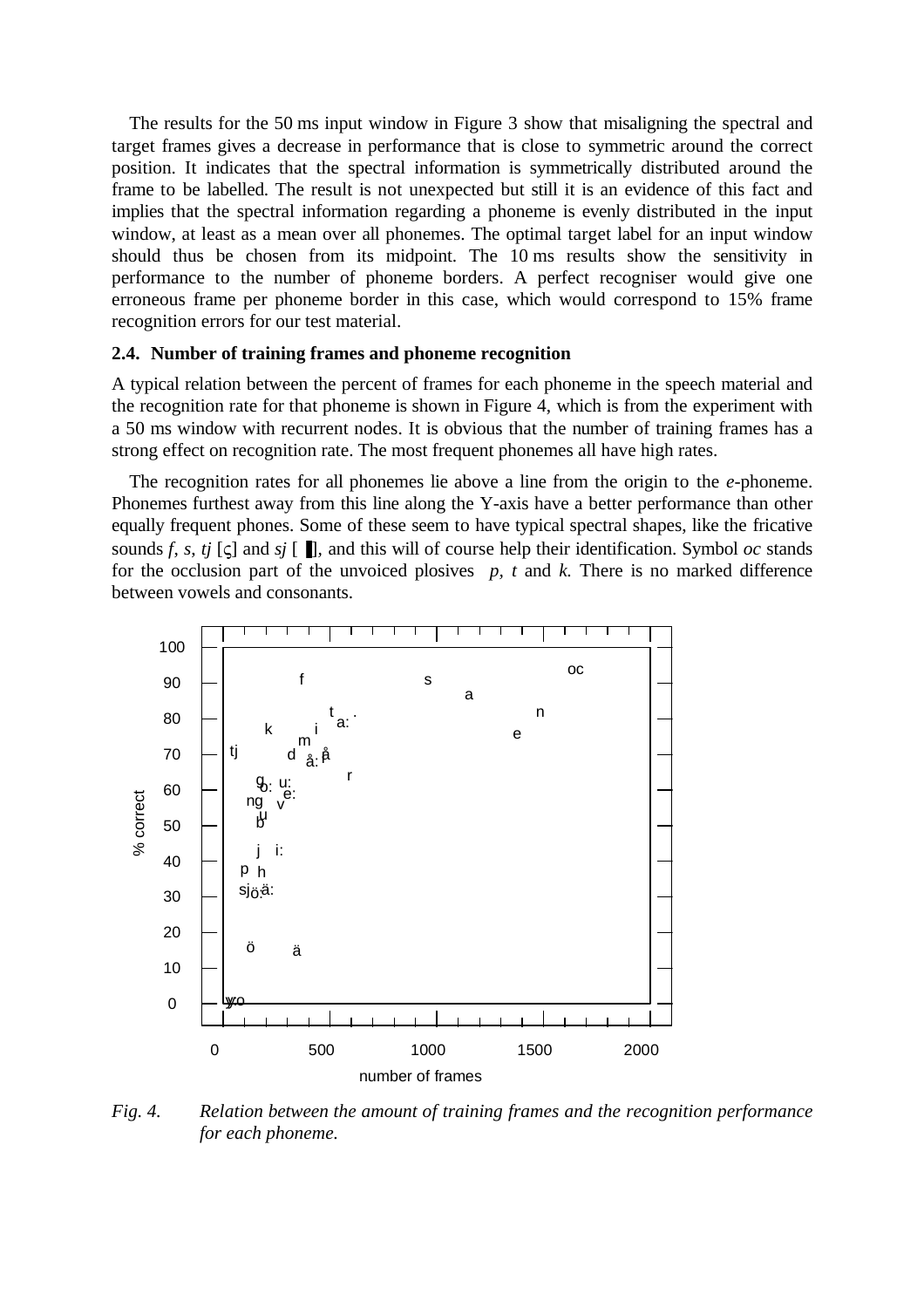### **2.5. Performance and activation strength**

Figure 5 concerns the same experiment as above and shows a strong correlation between the mean activation of a phoneme in the test material and its performance. The mean activation has been calculated over all frames in the test material according to the phonetic labelling done by the phonetician. It is seen that one can interpret the output activation strength as the probability of being correct. Phonemes with low activations are all low frequency, compare Figure 5 above, and have a larger spread in performance.



*Fig. 5. Relation between the mean output activation and the recognition performance for each phoneme.*

# **3. PHONEMES OR FEATURES FOR RECOGNITION**

The output of the phoneme network has been used together with dynamic programming for time alignment to recognise connected speech. We used another speech material of three-digit sequences, which was analysed in the same way as the speech above.

# **3.1. Word and phrase level recognition**

The phoneme activations are fed to the word and syntax recognition part of the recognition system, which is based on a dynamic programming (DP) procedure to find the best path through a finite-state phoneme network,  $[19]$ ). The network defines possible word sequences at the phoneme level. Optional pronunciations are realised as parallel branches. Inhalation sounds before the utterance and short silent intervals at word boundaries are included as optional branches in the net.

Phoneme duration information is used explicitly in the DP-algorithm to limit the search. Within the duration limits, uniform distribution densities are assumed. These limits are quite wide, and therefore probably don't influence the recognition result in a significant way.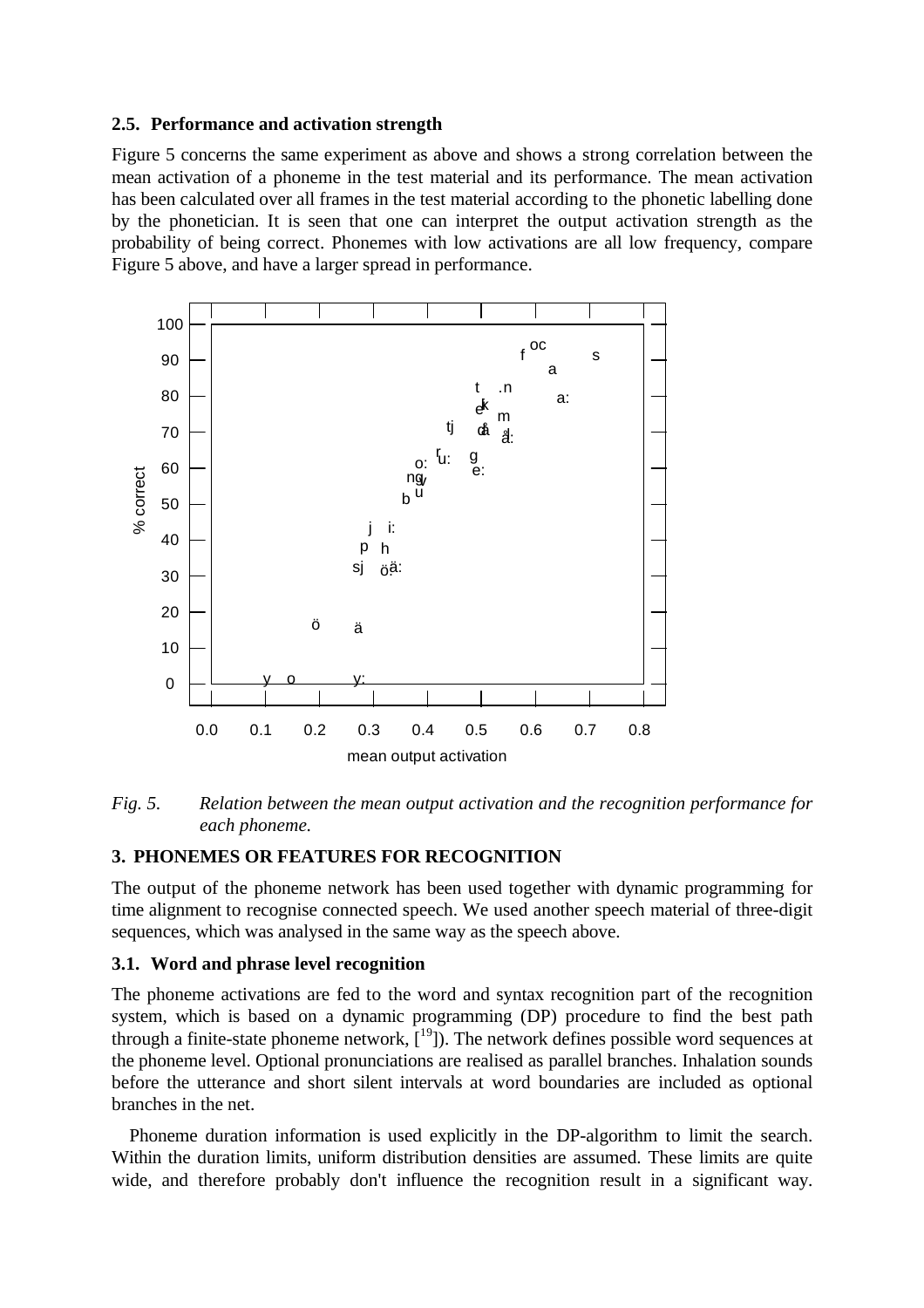However, the algorithm is designed for more extensive use of duration information in the future. The local distance in the DP-algorithm is the negative logarithm of the activation value for the phoneme being investigated.

For implementation reasons, the result of the DP-procedure is a phoneme string without any word information. The word sequence is determined by a second search procedure, which maps the phoneme string onto a string of words according to the syntax.

# **3.2. Phoneme based system**

We have tested both phoneme and feature based recognition The networks were similar to the network described earlier with 10 ms input window and context nodes for the output and the hidden layer. The output phoneme activations are treated as probabilities and fed to the word and syntax recognition part of the recognition system.

# **3.3. Feature based systems**

In our earlier paper [1] it was found that a net trained to recognise phonetic features for one speaker was more robust to a speaker change than a phoneme net, also compare  $\int_0^{20}$ . Stevens  $[2^1, 2^2]$  has also argued for doing speech recognition directly from features instead of phonemes. The feature net we used had nine quasi-phonetic features; voicing, frication, vowel, nasalisation, front, central, back, high-low and rounding. As noted earlier the output activations of the nets are treated as probabilities, when using the cross entropy cost function. The outputs of the feature net are converted to phoneme activations by multiplying the output activation values of the features with each other according to the feature specification of each phoneme. If the feature should be ON the feature activation is taken directly from the net output and if the feature should be OFF the value of [1 - activation] is used instead. All the feature activations are multiplied together for each phoneme in each frame, to get the output activation of the phoneme.

The feature description used does not discriminate between all phonemes, e.g., the long and short [e]-vowel have the same feature setup. Since this was a cause of many recognition errors we tried another feature based system, where we introduced continuous target values. We simply treated the mean output activation for each feature over the training set as the target value during recognition. These values are different for phonemes having different spectral shapes and could be an easy way of handling the problem with the idealised on-off-features. In this case we used the value of [1- |feature activation - mean feature activation| ] as the multiplying factor for each feature and phoneme.

# **3.4. Word recognition results**

We have used 100 phonetically labelled three-digit sequences for seven male speakers in these tests. First we trained the net by the 10 first sequences of all speakers except the test speaker. All digit sequences of the test speaker were used for testing and the test speaker was rotated among all speakers (exclusive training). We also did tests where the 10 first sequences of the test speaker were included in the training set (inclusive training) and the rest of his material were used for testing. Exclusive training is of course more interesting in the context of speaker independent speech recognition. The mean word recognition rates for exclusive training were 90.0% for phonemes, 81.6% for features and 84.3 % for mean features and they were 95.5%, 92.1 and 91.1% respectively for inclusive training. This means that including a speaker in the training reduces the error rate by around 50%. Results for exclusive training are shown in Figure 6.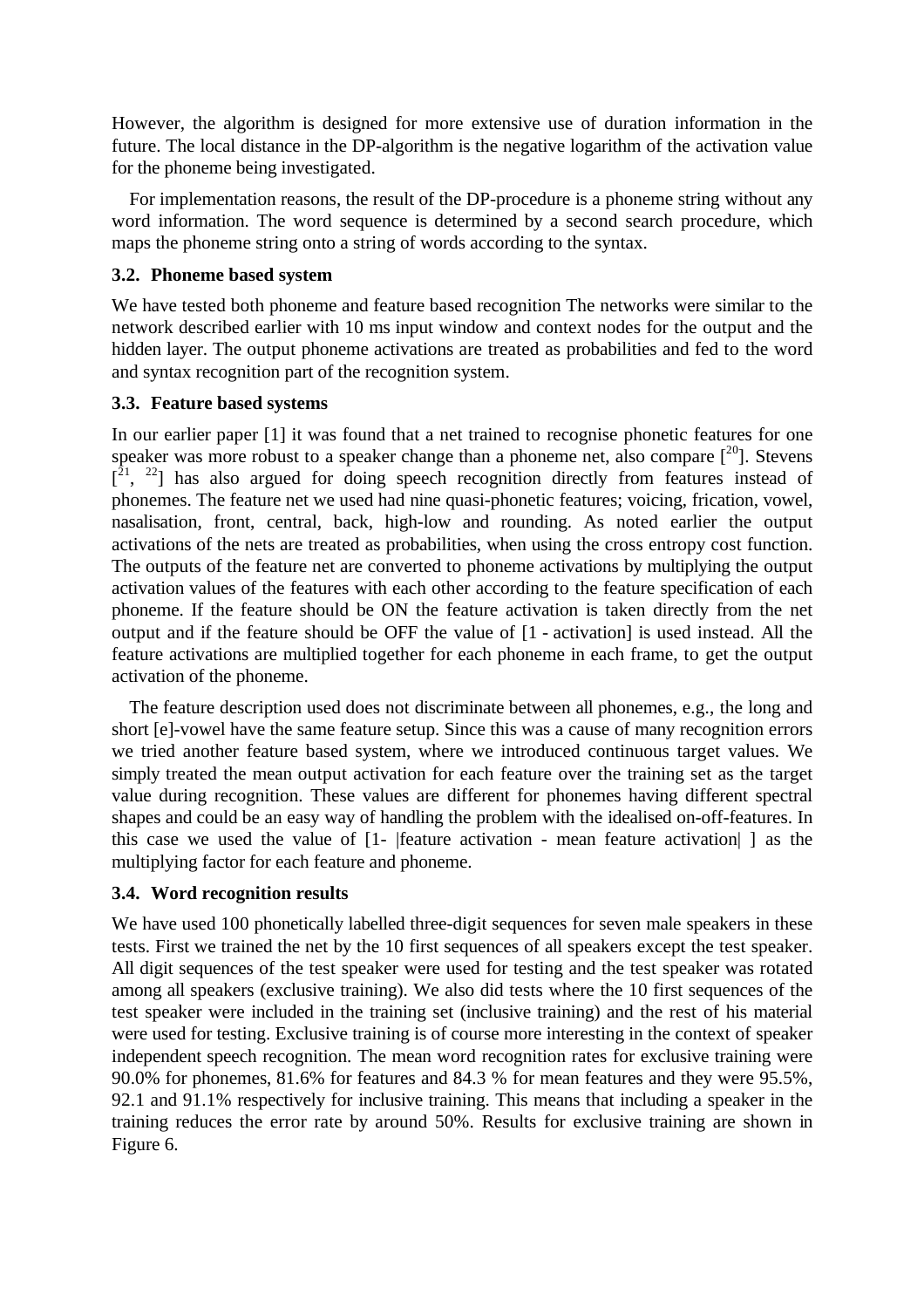

*Fig. 6. Recognition of digits in three-digit strings for seven male speakers. Network training was done on all speakers except the tested one, that was excluded.*

Exclusive training gives a large spread in performance, indicating that there is quite a large individual spread in the voices of the speakers. Phonemes perform better than features for all speakers but *MB* and *KE*, who get better results for features. For the other five speakers there is a rather close correlation between the results for phoneme and feature based training. The speakers *LN* and *RD* perform very well for phonemes, in fact as good as with inclusive training, indicating that their voices are close to the mean of the other speakers. The use of mean features performs somewhat better than "ideal" features for all speakers but *KE*. Most of the errors come from substitutions of 7 with 4, which both start with a noiseless fricative followed by a front vowel, that is acoustically similar. The overall result is that feature based recognition only performs better than phoneme based for two our of seven speakers.

#### **4. DISCUSSION**

Our results indicate that using features as an intermediate step for phoneme recognition does not seem to improve the performance. Including context will increase information about the dynamic effects of coarticulation and will always help in speech recognition. Adding simple recurrent nodes is more effective than enlarging the input spectral window. Recurrency will allow for keeping relevant short term information and will make it possible to use different integration times for different phonemes and net extracted features. The spectral information in a window has been shown to lie symmetrically around the window centre. The mean activation strength of the output phoneme nodes is strongly correlated to the recognition performance.

Word recognition based on phonemes performs better than feature based recognition for most speakers, at least for the articulatory based features we have used. It should be possible to design articulatory related feature sets that have better discriminating power. Using features based on spectral characteristics is another possibility. In this study features have been derived from phonemes and in the recognition phase they have been converted back to phonemes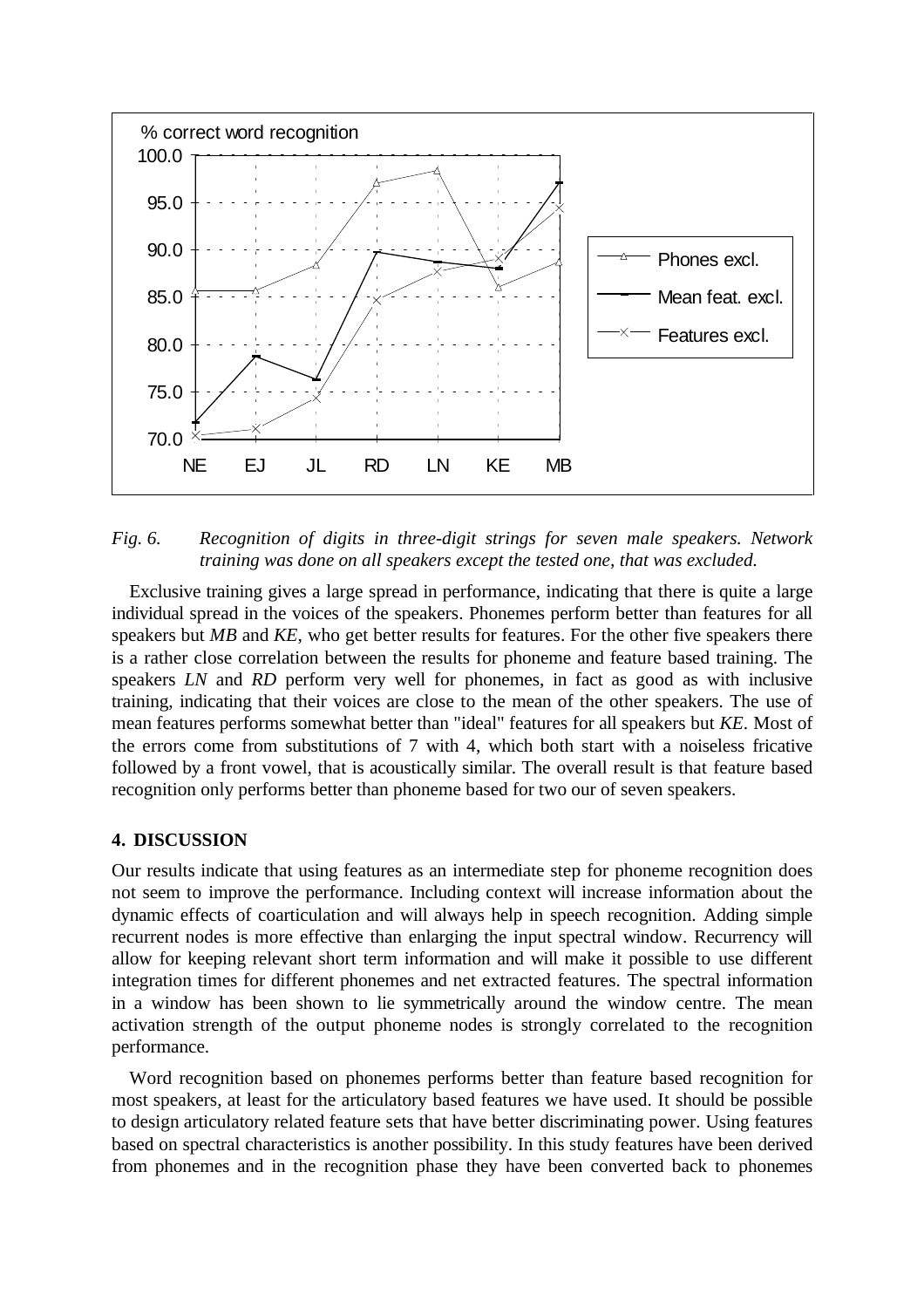before the DP-matching. In doing this the features were treated as being statistically independent, which, of course, is an oversimplification. Another more straightforward approach would be to base the recognition entirely on features, which would give more flexibility in the (feature-) specification of lexical items, e.g., all features of a specific segment need not be aligned in time and context may change only some of the features [21, 22]. This could be the subject of further studies.

### **Acknowledgements**

This project was supported by grants from The Swedish Language Technology Programme.

#### **References**

 $[1]$ 1] Elenius, K. & Takács G. (1990): "Acoustic-Phonetic Recognition of Continuous Speech by Artificial Neural Networks", STL-QPSR No. 2-3, Dept. of Speech Comm., KTH, Stockholm, 1-44.  $[$ <sup>2</sup> Elenius, K., & Takács, G. (1991): "Phoneme recognition with an artificial neural network," in *Proceedings of Eurospeech '91*, Genova, Italy, 121-124.  $[$ <sup>3</sup> ] Nord, L. (1988):, "Acoustic-phonetic studies in a Swedish speech data bank," *Proceedings of SPEECH'88*, Book 3 (7th FASE Symp.), Inst. of Acoust., Edinburgh, 1147-1152.  $[$ <sup>4</sup> ] Rumelhart, D. & McClelland, J. (1986): *Parallel Distributed Processing, Vol. 1,* MIT Press Cambridge, MA, 318-362.  $[$ <sup>5</sup> ] Solla, S., Levin, E. & Fisher, M. (1988): "Accelerated Learning in Layered Neural Networks", Complex Systems 2, 625-640.  $[$ <sup>6</sup> ] van Ooyen, A. & Nienhuis, B. (1992): "Improving the convergence of the Back-Propagation Algorithm", Neural Networks, Vol. 5, 465-471.  $[$ <sup>7</sup> ] Hildebrandt, T. (1992): "Why Batch Learning is Slower than Per-sample Learning", CSEE Department, Lehigh University, Bethlehem, PA.  $[$ <sup>8</sup> ] Jacobson, R., Fant, G. & Halle, M. (1963): Preliminaries to Speech Analysis. *The Distinctive Features and Their Correlates*, MIT Press, Cambridge, MA.  $[$ <sup>9</sup> ] Bimbot, F., Chollet, G. & Tubach, J.P. (1991): "Automatic extraction of phonetic features in speech using neural networks", *Proceedings of the XIIth ICPhS, Aix-en-Provence*, Vol. 5, 394-397.  $\mathbf{I}^{10}$ Waibel, A., Hanazawa, T., Hinton, G., Shikano, K., & Lang, K. (1989): Phoneme recognition using time-delay neural networks," *IEEEASSP***37**:3, 626-631.  $\left[ \begin{smallmatrix} 1 & 1 \ 1 & 1 \end{smallmatrix} \right]$ Boulard, H. & Wellekens, C.J. (1989): "Speech pattern discrimination and multilayer perceptrons", Computer, Speech and Language Vol. 3, 1-19.  $\left[ \begin{smallmatrix} 1 & 2 \\ 2 & 1 \end{smallmatrix} \right]$ Sejnowski, T.J. & Rosenberg, C.R. (1986): "NETtalk: A Parallel Network that Learns to Read Aloud", Technical Report Johns Hopkins University, EECS-86/01.  $\left[ \begin{matrix} 13 \\ 1 \end{matrix} \right]$ 13] Jordan, M. I., (1986): "Attractor dynamics and Parallelism in a Connectionist Sequential Machine", *Proceedings of the Eighth Annual Conference of the Cognitive Science Society*, Hillsdale, NJ, Erlbaum.  $\left[ \begin{smallmatrix} 14 \ 1 \end{smallmatrix} \right]$ Watrous, R. (1990): "Phoneme discrimination using connectionist networks", JASA, Vol. 87, No. 4, 1753-1772.  $\left[ \begin{matrix} 15 \\ 1 \end{matrix} \right]$ 15] Robinson, T.& Fallside, F. (1991): A recurrent error propagation network speech recognition system. *Computer Speech and Language*, 5(3), 259-274.  $\lceil$ <sup>16</sup>] Borell, J. & Ström, N. (1992): "A Comparison of Speech Signal Representation for Speech Recognition with Hidden Markov Models and Artificial Neural Networks", Proceedings from ESCA Workshop on Comparing Speech Signal Representations", Sheffield, England, 8-9 April.  $\left[ \begin{smallmatrix} 1 & 7 \\ 1 & 1 \end{smallmatrix} \right]$ Elman (1988): "Finding structure in time", Technical Report 8801. Centre for Research in Language, University of California, San Diego.  $\left[ \begin{matrix} 18 \\ 1 \end{matrix} \right]$ Servan-Schreiber, D., Cleeremans, A, and McClelland J. L. (1988): "Encoding sequential structure in simple recurrent networks", Carnegie Mellon University, CMU-CS-88-183.  $\left[ \begin{smallmatrix} 19 \ 1 \end{smallmatrix} \right]$ 19] Blomberg, M. (1991):. "Adaptation to a speaker's voice in a speech recognition system based on synthetic references", *Speech Communication* 10, 453-461.  $\left[ \begin{matrix} 20 \end{matrix} \right]$ Huckvale, M., Howard, I., Barry, W. (1989): "Automatic phonetic feature labelling of continuous speech", *Proc. Eurospeech 89, Paris, Vol. II*, 565-568.